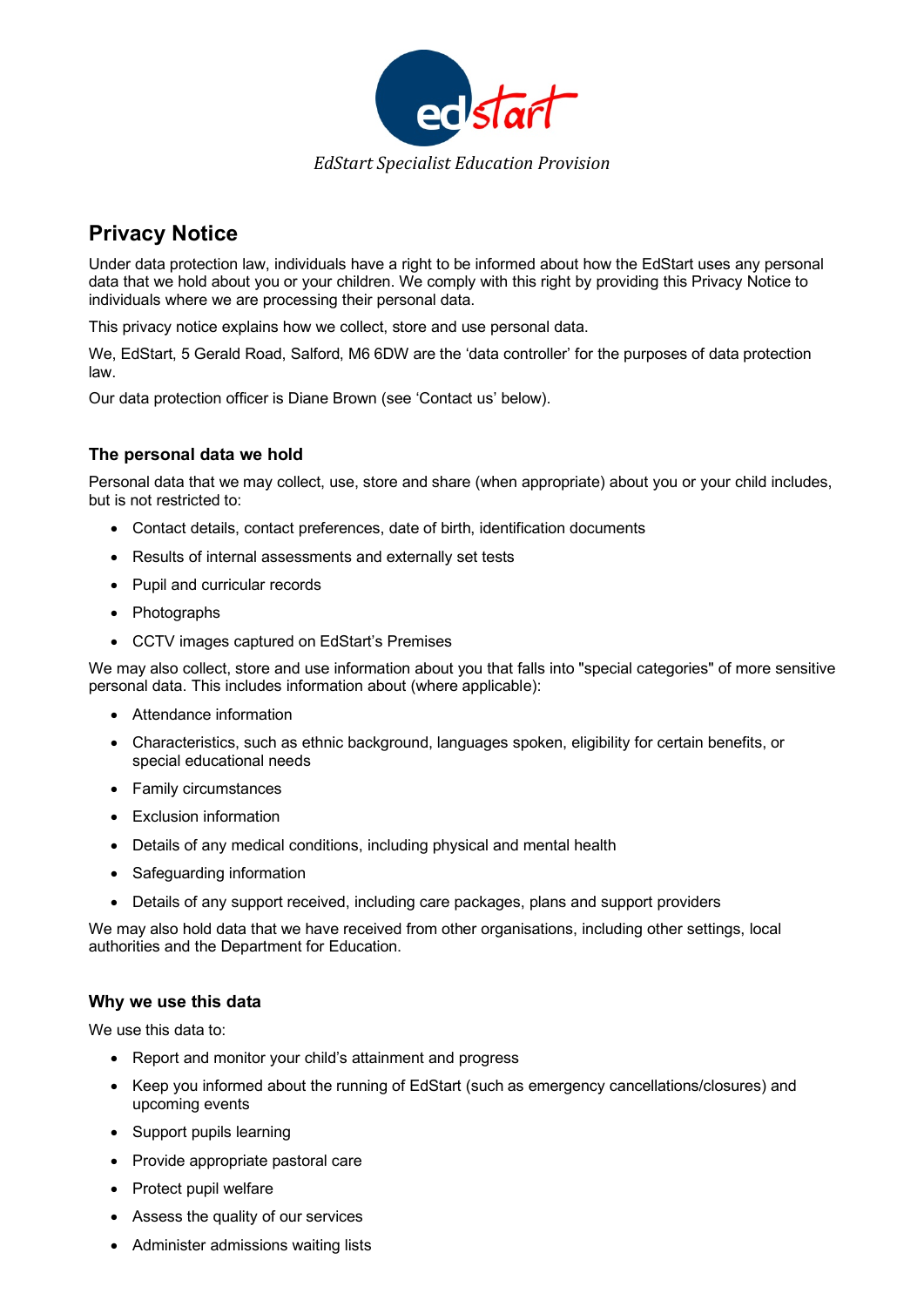- Carry out research
- Comply with the law regarding data sharing
- Comply with our legal and statutory obligations.

## **Use of your personal data for marketing purposes**

Where you have given us consent to do so, EdStart, may send you marketing information by email or text promoting school events, campaigns, charitable causes or services that may be of interest to you. You can withdraw consent or 'opt out' of these emails and or texts at any time by contacting the school office, or by contacting our data protection officer.

## **Our legal basis for using this data**

We only collect and use your data when the law allows us to. Most commonly, we process it where:

- We need to comply with a legal obligation
- We need it to perform an official task in the public interest

Less commonly, we may also process personal data in situations where:

- We have obtained consent to use it in a certain way
- We need to protect the individual's vital interests (or someone else's interests)
- We have a legitimate interest in processing the data where;
	- The processing isnt' required by law but is of clear benefit to you of others

Where we have obtained consent to use personal data, this consent can be withdrawn at any time. We will make this clear when we ask for consent and explain how consent can be withdrawn.

Some of the reasons listed above for collecting and using pupils' personal data overlap, and there may be several grounds which justify our use of this data.

## **Collecting this information**

While the majority of information we collect is mandatory, there is some information that can be provided voluntarily.

Whenever we seek to collect information from you, we make it clear whether providing it is mandatory or optional. If it is mandatory, we will explain the possible consequences of not complying.

#### **How we store this data**

We keep personal information about you and your child while they are participating in our services. We may also keep it beyond this if this is necessary in order to comply with our legal obligations. Our records management policy sets out how long we keep information about pupils.

A copy of which can be requested on contacting EdStart.

#### **Data sharing**

We do not share information about pupils or parents with any third party without consent unless the law and our policies allow us to do so.

Where it is legally required, or necessary (and it complies with data protection law) we may share personal information about pupils with:

- Local authorities, Government departments or agencies, The Department for Education, Educators and examining bodies – to meet our legal obligations to share certain information with it, such as safeguarding concerns and information about exclusions
- Our regulator, Ofsted, our auditors, Police forces, courts and tribunals, Independent Schools Inspectorate - to meet our legal obligations to share certain information with it.
- Family members and representatives where we are not legally obliged to share your personal data with a survey or research organisations we would always obtain explicit consent to share any personal data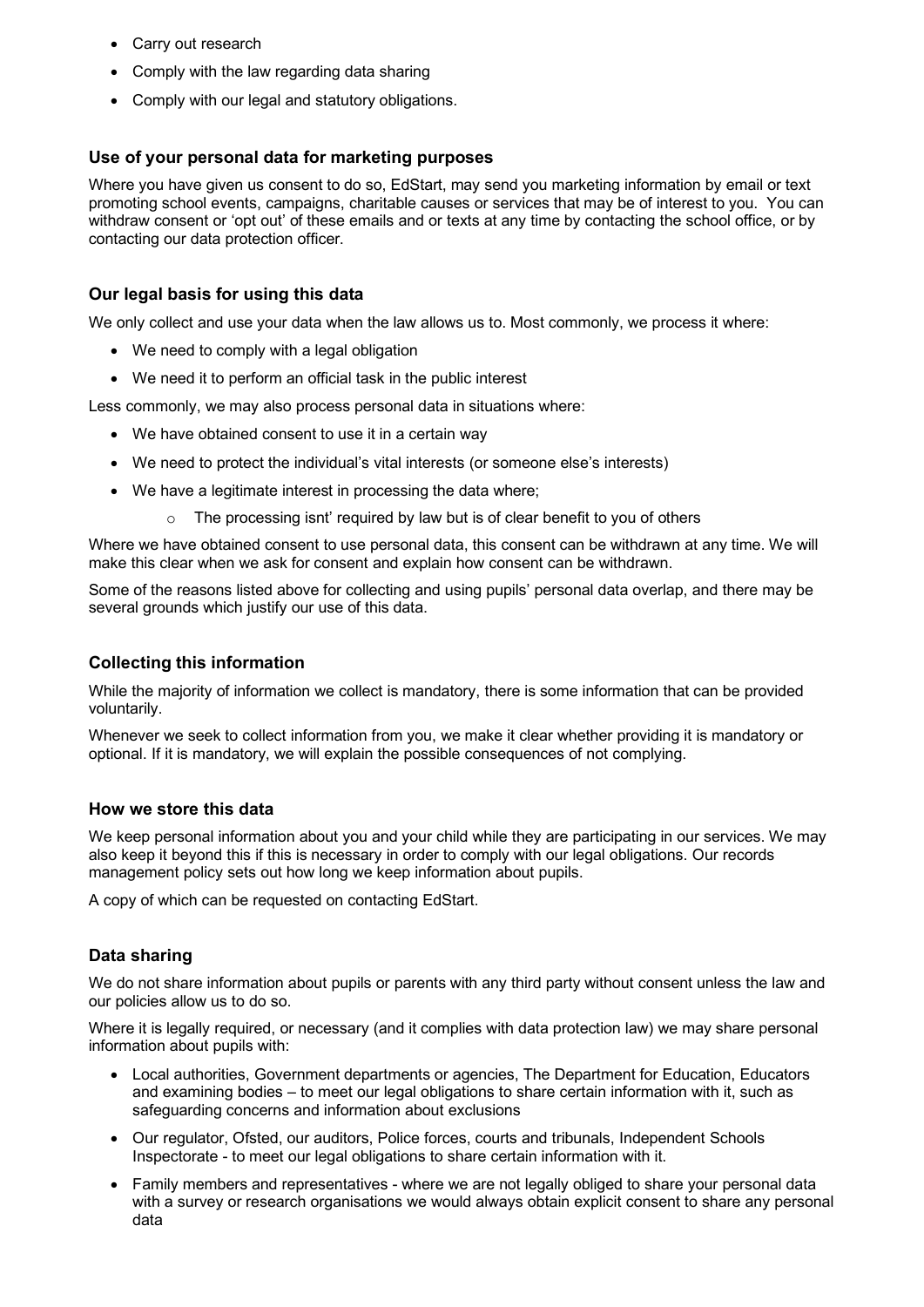- Suppliers/service providers, financial organisations, security organisations, professional advisers/consultants, Charities and voluntary organisations – to enable them to provide the service we have contracted them for
- Survey and research organisations, Health and social welfare organisations and health authorities where we are not legally obliged to share your personal data with such organisations we would always obtain explicit consent to share any personal data.

#### **Transferring data internationally**

Where we transfer personal data to a country or territory outside the European Economic Area, we will do so in accordance with data protection law.

## **Parents and pupils' rights regarding personal data**

Individuals have a right to make a **'subject access request'** to gain access to personal information that EdStart holds about them.

Parents/carers can make a request with respect to their child's data where the child is not considered mature enough to understand their rights over their own data (usually under the age of 12), or where the child has provided consent.

If you make a subject access request, and if we do hold information about you or your child, we will:

- Give you a description of it
- Tell you why we are holding and processing it, and how long we will keep it for
- Explain where we got it from, if not from you or your child
- Tell you who it has been, or will be, shared with
- Let you know whether any automated decision-making is being applied to the data, and any consequences of this
- Give you a copy of the information in an intelligible form

Individuals also have the right for their personal information to be transmitted electronically to another organisation in certain circumstances.

If you would like to make a request please contact our data protection officer.

#### **Other rights**

Under data protection law, individuals have certain rights regarding how their personal data is used and kept safe, including the right to:

- Object to the use of personal data if it would cause, or is causing, damage or distress
- Prevent it being used to send direct marketing
- Object to decisions being taken by automated means (by a computer or machine, rather than by a person)
- In certain circumstances, have inaccurate personal data corrected, deleted or destroyed, or restrict processing
- Claim compensation for damages caused by a breach of the data protection regulations

To exercise any of these rights, please contact our data protection officer.

#### **Contact us**

If you have any questions, concerns or would like more information about anything mentioned in this privacy notice, please contact our **data protection officer**:

• Diane Brown by email as follows d.brown@datasmartdps.com

#### **Complaints**

We take any complaints about our collection and use of personal information very seriously.

If you think that our collection or use of personal information is unfair, misleading or inappropriate, or have any other concern about our data processing, please raise this with us in the first instance.

To make a complaint, please contact our data protection officer.

Alternatively, you can make a complaint to the Information Commissioner's Office: